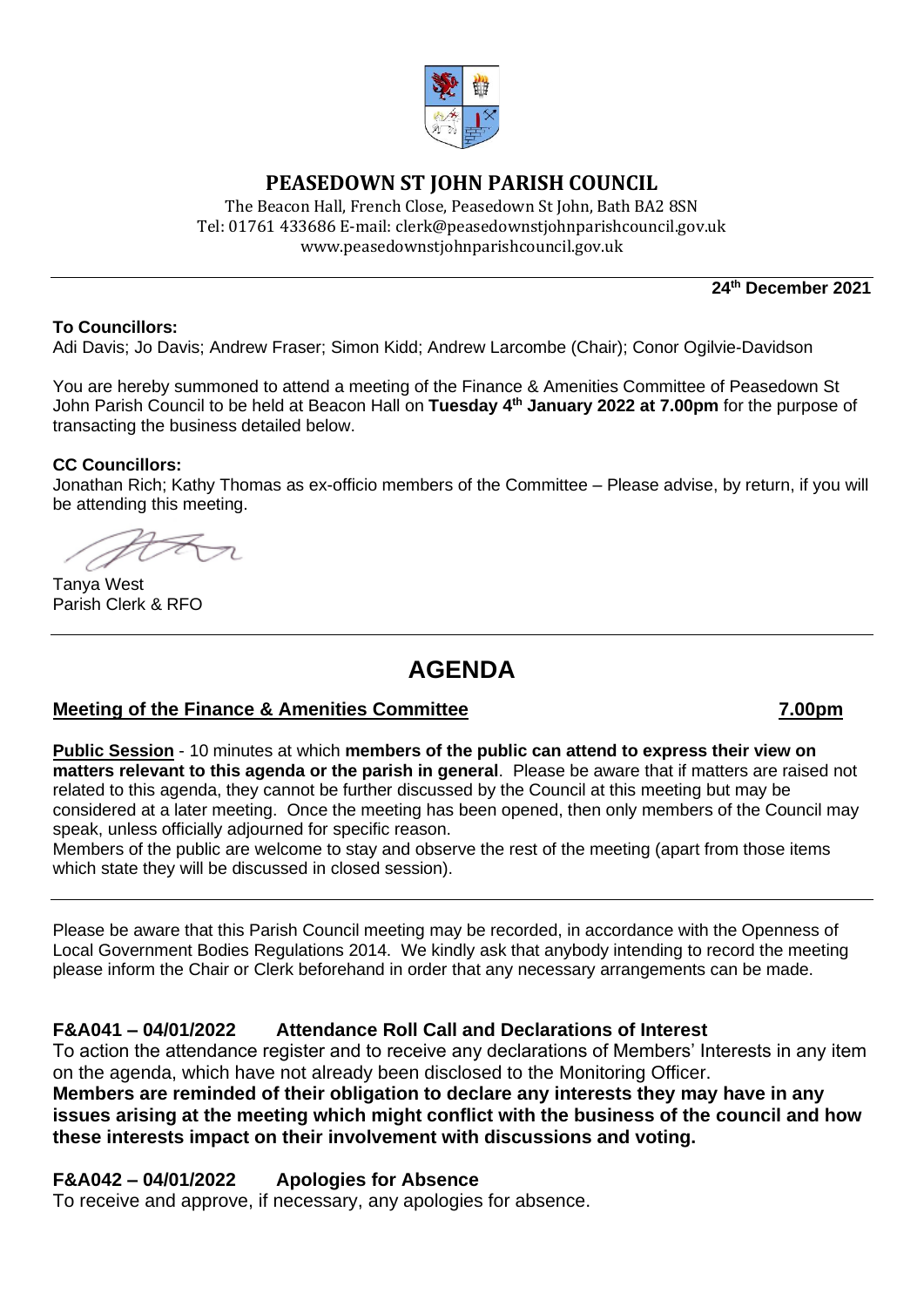# **F&A043 – 04/01/2022 Minutes & Actions**

- i. To consider and approve the minutes of the Finance & Amenities Committee meeting held on 12th October 2021.
- ii. To sign the minutes of the Finance & Amenities Committee meeting held on  $12<sup>th</sup>$  October 2021.
- iii. To review updated copy of the Actions Register on Planner.

#### **F&A044 – 04/01/2022 Items for Urgent Report**

Items which, in the opinion of the Chair, should be reported on as a matter of urgency.

#### **F&A045 – 04/01/2022 Review of Current Finances 2021/22**

To consider report on financial spend against budget for the 2021/22 financial year covering both operational and capital projects budgets. To also include review of the Balance Sheet for bank account balances, petty cash, VAT and Reserves.

### **F&A046 – 04/01/2022 Review of Committed Expenditure and Ear Marked Reserves**

To review the Committed Expenditure and the Ear Marked Reserves and to consider making any recommendations to Full Council.

### **F&A047 – 04/01/2022 Community Infrastructure Levy and External Funding**

To receive update on Community Infrastructure Levy and other external income and expenditure.

### **F&A048 – 04/01/2022 Finance & Amenities Advisory Panel**

To receive a report from the Finance & Amenities Advisory Panel meeting held on 7<sup>th</sup> December 2021 to consider their recommendations (for items not already covered on this agenda) and make any associated decisions.

To also include a review of the 'Infrequent Operational Expenditure' and 'Contracted Amenities Works' budgets and the possible required fluidity to the allocations of these budgets.

### **F&A049 – 04/01/2022 Budget Preparations for 2022/23**

To receive an update on the Tax Base, to review the figures discussed at the Finance & Amenities Advisory Panel meeting in December and to consider responses to queries raised at this meeting along with any additional items to be included within the operational budget for the 2022/23 financial year. To also review suggestions for projects and larger operational expenditure and items allocated for earmarked reserves. To determine any recommendations to Full Council for the setting of the precept and the process for presenting to Full Council at the meeting on 18<sup>th</sup> January 2021.

### **F&A050 – 04/01/2022 Banking Arrangements**

To receive an update on bank signatories/mandate and bank charges/fees and make any associated decisions.

### **F&A051 – 04/01/2022 Internal & External Audits**

To receive update on both the Internal and External Audits for the 2021/22 financial year and to consider any recommendations/to decide on any related action items. To consider proposal from the Chair regarding feedback from the internal audit visit.

### **F&A052 – 04/01/2022 Insurance Broker and Cover**

To receive update on the business interruption claim.

### **F&A053 – 04/01/2022 Finance & Amenities Policies – Tree and Hedge Management**

To review the draft Tree and Hedge Management Policy as considered by the Finance & Amenities Advisory Panel and to determine any further amendments and to adopt the policy. To also determine the responses to resident tree related queries pending the outcome of this policy.